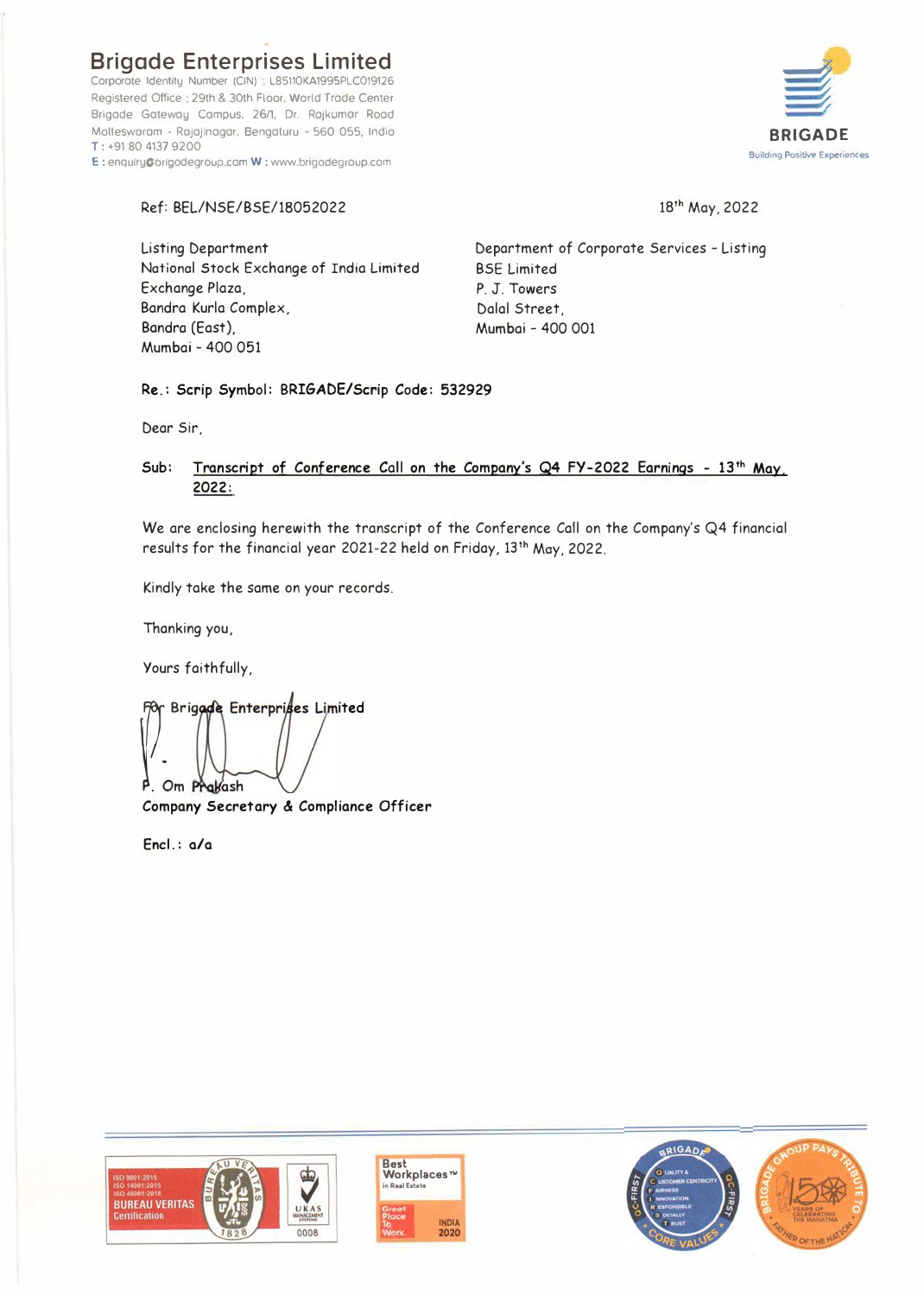

# "Brigade Enterprises Limited Q4 FY22 Earnings Conference Call" **May 13, 2022**





| <b>MANAGEMENT:</b> | Mr. M. R. JAISHANKAR – CHAIRMAN & MANAGING             |
|--------------------|--------------------------------------------------------|
|                    | <b>DIRECTOR, BRIGADE ENTERPRISES LIMITED</b>           |
|                    | MR. ATUL GOYAL - CFO, BRIGADE ENTERPRISES LIMITED      |
|                    | MR. RAJENDRA JOSHI - CEO, RESIDENTIAL, BRIGADE         |
|                    | <b>ENTERPRISES LIMITED</b>                             |
|                    | MR. SUBRATA SHARMA - COO, BRIGADE ENTERPRISES          |
|                    | <b>LIMITED</b>                                         |
|                    | <b>MR. ROSHIN MATHEW - EXECUTIVE DIRECTOR, BRIGADE</b> |
|                    | <b>ENTERPRISES LIMITED</b>                             |
|                    | MS. PAVITRA SHANKAR - EXECUTIVE DIRECTOR, BRIGADE      |
|                    | <b>ENTERPRISES LIMITED</b>                             |
|                    | MS. NIRUPA SHANKAR - EXECUTIVE DIRECTOR, BRIGADE       |
|                    | <b>ENTERPRISES LIMITED</b>                             |
|                    | MR. AMAR MYSORE - EXECUTIVE DIRECTOR, BRIGADE          |
|                    | <b>ENTERPRISES LIMITED</b>                             |
|                    | MR. OM PRAKASH - COMPANY SECRETARY, BRIGADE            |
|                    | <b>ENTERPRISES LIMITED</b>                             |
|                    | MR. PRADYUMNA KRISHNAKUMAR - SENIOR VP, BRIGADE        |
|                    | <b>ENTERPRISES LIMITED</b>                             |
|                    |                                                        |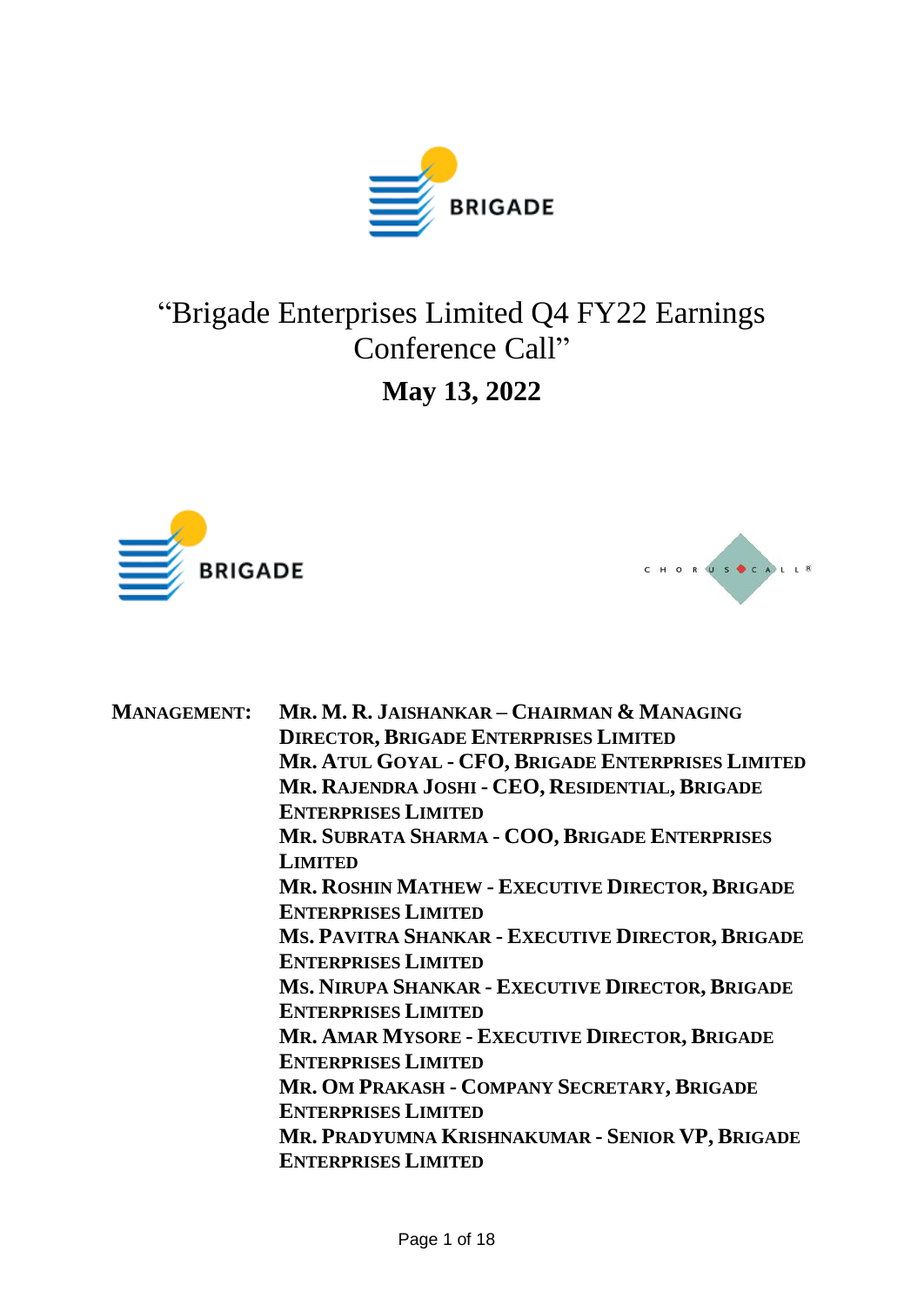

**Moderator:** Ladies and gentlemen, good day and welcome Brigade Group's Q4 FY22 Financial Results Conference Call.

> We have with us on the call today the management of Brigade Enterprises Limited. As a reminder, all participant lines will be in the listen only mode and there will be an opportunity for you to ask questions after the presentation concludes. Should you need assistance during the conference call, please signal an operator by pressing '\*' then '0' on your touchtone phone. Please note that this conference is being recorded.

> I now hand the conference over to Mr. M. R. Jaishankar - Chairman & Managing Director, Brigade Enterprises Limited. Thank you and over to you, sir.

# **M. R. Jaishankar:** Thank you. Good afternoon ladies and gentlemen, welcome to the Brigade Enterprises' Q4 Financial Year 22 Earnings Call. I am joined by our Executive Directors; Mr. Roshin Mathew, Ms. Pavitra Shankar, Ms. Nirupa Shankar, Mr. Amar Mysore. Our senior management team is also present, Mr. Atul Goyal - CFO; Mr. Rajendra Joshi; Mr. Subrata Sharma; Mr. Karthi Baskar; Mr. Om Prakash - Company Secretary and Pradyumna Krishnakumar - Senior VP.

It gives me great pleasure to report that financial year 22 has surpassed all our yearly performances till date with the highest ever sales value as well as collections. This is notwithstanding the deadly second wave of COVID-19 in 2021 as well as huge jump in construction cost over the last 3 to 4 months. All raw material cost like steel, aluminum, copper, finishing material and fuel and among others have seen huge increases due to the global supply chain issues, made worse by the geopolitical situation in Europe. As a result, the total construction cost has increased almost up to 15% and are expected to raise or at least remain at elevated level for the next 12 to 18 months. Nevertheless, the price increase affected buyers in quarter 4 on the back of higher input cost has been accepted by our customers reflecting positive buyer sentiment and the strength of our brand. We will continue to take prices in line with the market absorption in order to maintain profitability.

Our real estate business recorded our highest ever new bookings by value in the quarter 4 at Rs. 1,028 crores translating to 1.6 million square feet area. For the financial year, we recorded 4.7 million square feet of net new bookings after cancellations with a value of Rs. 3,022 crores. The residential business also registered our best performance in collection that is quarter 4 collections is upwards of Rs. 1,000 and for the year in whole, the collections were Rs. 3,152 crores. Our best performing projects in Bangalore were Brigade Cornerstone Utopia and Brigade Eldorado while our projects in Hyderabad and Chennai continued to be significant value and volume driver for us. Overall, we are positive about the outlook for the residential business. This is supported by our continuing focus on land acquisition in our key markets of Bangalore, Chennai, and Hyderabad.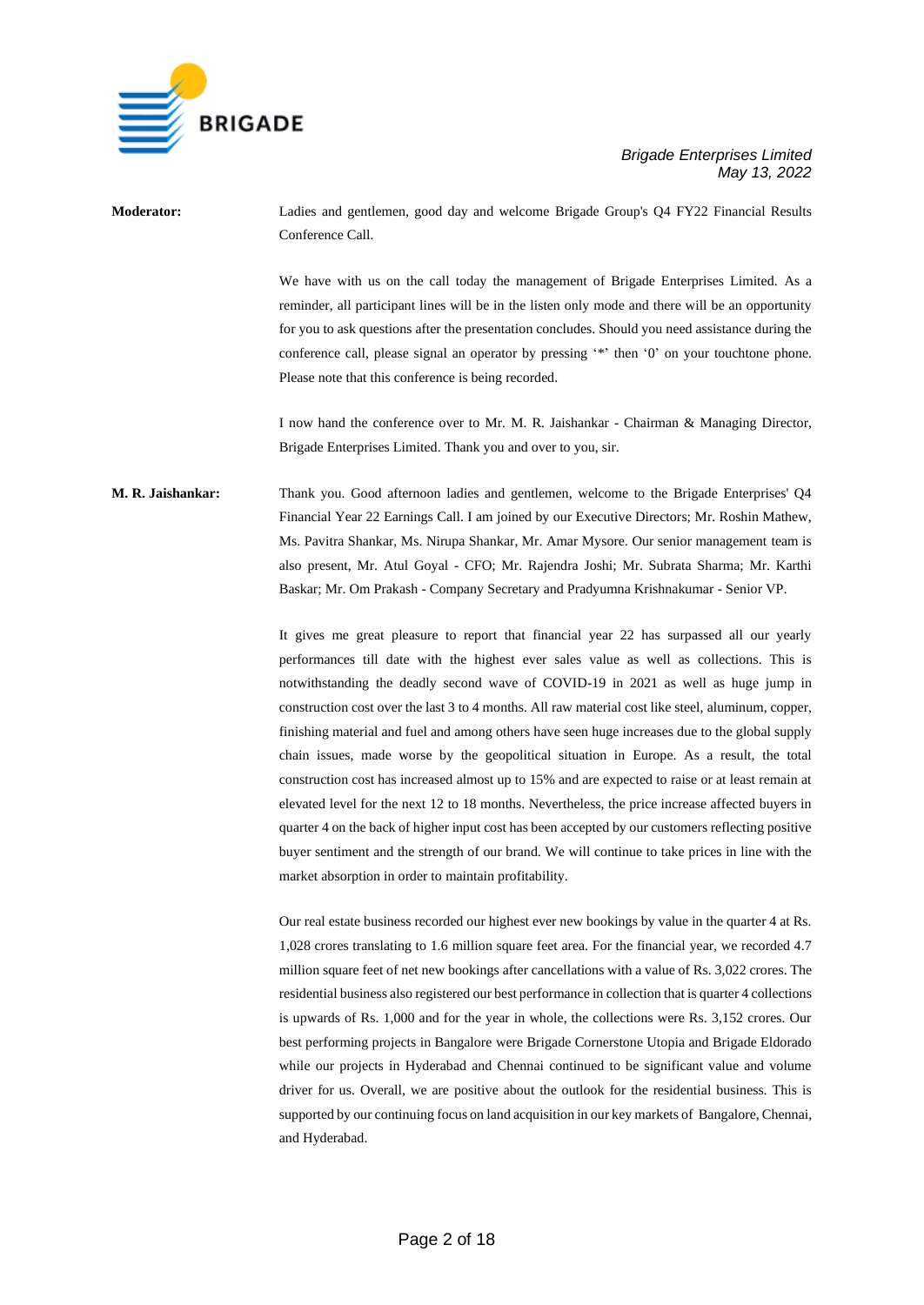

In financial year 22, we were able to launch only 3.79 million square feet of new projects due to various delays in civic authorities of which in quarter 4, we launched Brigade Komarla Heights, Brigade Laguna, Goldspire and Ivory in Brigade Orchards, all in Bangalore and the final phase in our Hyderabad project Brigade Citadel. In financial year 23, we expect to launch about 8 million square feet of residential business of which 2 million square feet will be in plotted development across 3 projects in Bangalore and Mysore. This is apart from the launches we are going to do in the commercial.

Our Office business has remained stable with close to 99% collection. We transacted close to 0.5 million square feet in quarter 4 and about 1 million square feet in the financial year 22. We have an existing pipeline of over 1 million square feet across all properties. Brigade Tech Gardens and World Trade Center, Chennai, our market developments were the most sought-after business addresses. Financial year 22 also witnessed robust transactions in Brigade International Financial Center, Gift City, Gujarat with our building receiving 80% occupancy. In the Office segment, we expect to launch about 2 million square feet in commercial lease and for sale project.

Our hospitality portfolio had a slow start in quarter 4 due to the Omicron virus due to which the first half of the quarter saw low occupancy, but the bounce back has been impressive with occupancies and ARRs growing strongly reaching 94% and 72% of the pre-COVID levels respectively. This is mainly due to the increase in corporate booking and MICE which means, meetings, incentives, conferences and exhibitions, MICE business. The retail vertical achieved higher retailer sales consumption over pre-COVID levels by more than 100% for like to like trading units. Rental collections have also increased and crossed pre-COVID levels. There was a recovery for multiplexes due to big box office releases. We are also seeing consistent traction on the leasing front with new rental greater than 20% of the pre-COVID levels on an average. I am also happy to inform you that we are expanding our business portfolio by initiating a warehousing and logistics and data center vertical. We are currently in the preliminary stages and will be in a position to share more information in the coming months. Mr. Karthi Baskar has joined us as COO for this vertical. This brings me to the end of our business highlights. I now request Atul Goyal, our CFO to take you through the financial highlights. Take care and stay safe and thank you.

**Atul Goyal:** Thank you, sir. Good afternoon ladies and gentlemen. On behalf of the company, we welcome you to the earnings call of Q4 FY22. To start with company's update, most of them has been given by CMD, but we have achieved the highest ever presales in real estate of 4.7 million square feet with sales value of Rs. 3,023 crores in FY22, an increase of 9% from FY21. This quarter has been better than last quarter in terms of business performance. We recorded real estate sales of 1.5 million square feet during this quarter vis-a-vis 1.1 billion during last year, an increase of 42% from previous quarter. Sales value stayed at Rs. 1,028 crores during Q4 FY20, an increase of 50% from previous quarter. As on 31st March, Brigade had 18 million square feet of ongoing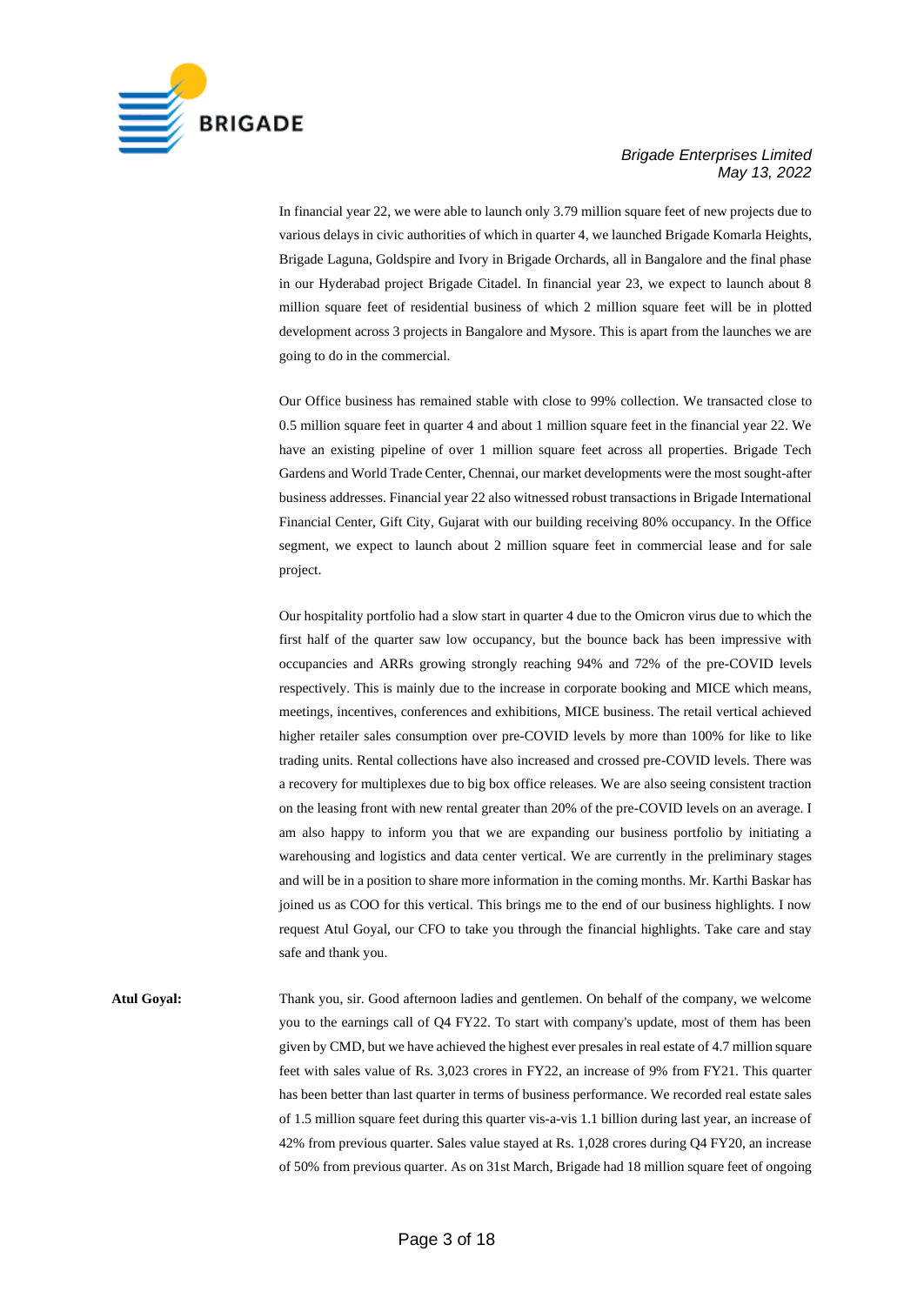

projects and 10 million of upcoming projects including both residential and commercial project which is going to be launched. We have achieved highest collection of Rs. 4,083 crores in FY22, an increase of 51% from FY21. Overall collections in residential was up by 52%, office up by 30%, retail up by 73%, hospitality up by 79%. On consolidated level, the cash flow from operating income was Rs. 1,125 crores in FY22, an increase of 25% compared to FY21. We saw a demand revival in leasing vertical, as leasing of more than 1 million square feet during FY22, we have active pipeline of 1 million achieved office renewals of 0.5 million square feet during FY22. Hospitality showed strong signs of recovery post third wave with the occupancy reaching pre-COVID levels about 64% in March, ARR touched 78% of pre-COVID levels during March 22.

Coming to consolidated financial performance of our FY22, the consolidated revenue of FY22 stood at Rs. 3,066 crores versus Rs. 2,010 crores in the previous year, an increase of 53% whereas the same for Q4 stood at Rs. 964 crores versus Rs. 933 crores in previous quarter. The real estate segment clocked a turnover of Rs. 2,289 crores, an increase of 50% from the previous year with an EBITDA of 18% in FY22. The leasing segment clocked a turnover of Rs. 596 crores, an increase of 60% from previous year with EBITDA of 401 crores in FY22. The hospitality segment clocked the turnover of Rs. 179 crores, an increase of 57% from previous year and EBITDA of 13% in FY22. The consolidated EBITDA for FY22 stood at Rs. 833 crores, an increase of 56% from previous year. EBITDA margin stood at 27%. Consolidated PAT after minority interest for FY22 was Rs. 83 crores.

Coming to the debt and equity position, we continued to have adequate liquidity and undrawn credit lines from the financial institutions. Our average cost of debt has been coming down consistently over last few quarters and was at 7.65% as on March 22 versus 9% as on December 20, a 135 bps reduction. The cash and cash equivalent stood at 1,579 crores as on 31st March 22. Consequently, the company's net debt outstanding as on 31 March 22 is Rs. 2,540 crores out of which BEL's share is Rs. 1,619 crores. Our real estate debt reduced by 45% during FY22 from previous year and stood at Rs. 272 crores as on March 22 driven by higher sales and collections. Almost 78% of debt pertains to commercial portion of which 74% is debt by rental income. We have a credit rating of A+ with stable outlook which has been assigned by both CRISIL and ICRA. I now hand it back to the moderator for questions. Thank you.

**Moderator:** Thank you very much, sir. We will now begin the question and answer session. The first question is from the line of Adhidev Chattopadhyay from ICICI Securities. Please go ahead.

**Adhidev Chattopadhyay:** Sir, first question what you alluded to in the beginning of the call of this 15% rise in cost, so is it at an overall portfolio level you are referring to across ongoing completed inventory or it is only for the new projects which you are going to start? And follow-up on that you said that we have increased prices to maintain the margins, so could you quantify what is sort of price increase who had to take and for the new projects which you are going to launch in the coming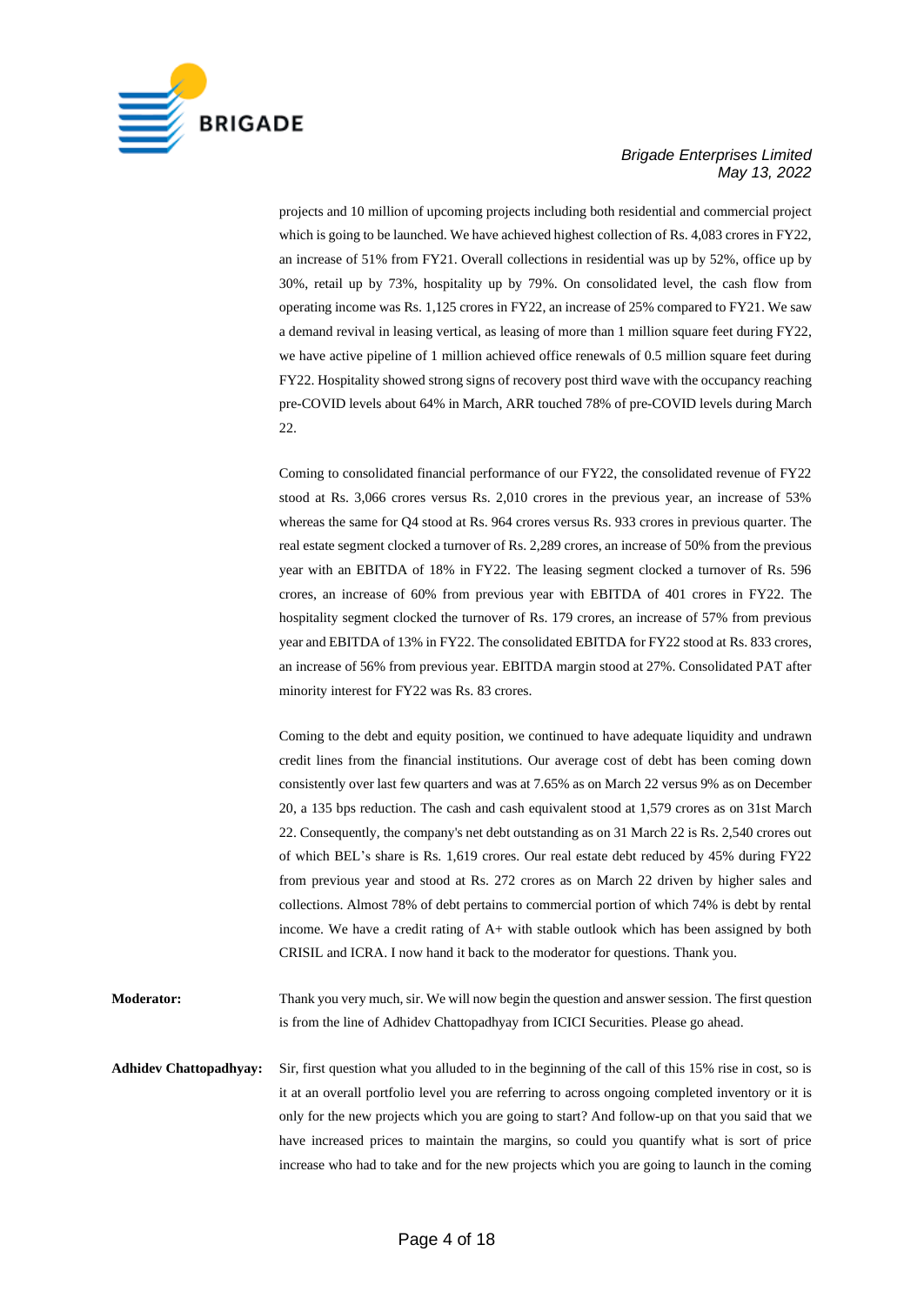

year, how have you worked around the pricing for those projects and you see the demand sustaining with these price increases?

**M. R. Jaishankar:** The price increase of about 15% is for new projects to be launched and subject to various issues it is an approximate figure, nobody can say it is exactly 15%, it can be 13, it can be 16, but for some of the ongoing projects where the structure of the building is incomplete, there is a certain amount of price increase that depends on case to case basis and I repeat, this price increase is on the construction cost, not on the selling value or anything. So, the impact on selling value can be anywhere between 5% to 8% on a project to project basis and in some cases it may go 10%, it all depends what your selling rate is, what your land value is, whether it is the purchased property, whether it is historical, whether it is present, joint development, not joint development, it depends on whole lot of issues. So, that way, we will definitely try to pass on. any businessmen, even in the morning, CNBC also have said any businessmen or industrialist would like to pass on the cost increases as long as it is acceptable or ready to be observed by the customer. So, the entire pricing policy in any business is what the market can afford. So, ultimately, we will go on that concept and somewhere we may be able to increase the price by 10% even if the cost increase is only 5%. Somewhere, we may be able to increase 8% even if the cost increase is 7%. So, these are all pricing policies, but the intention is to pass on the cost increase.

**Adhidev Chattopadhyay:** Sir, just as the house keeping question, sir what is the range of price hikes you have taken in this last quarter, range if you could?

**M. R. Jaishankar:** 5% to 8% is the increase in the prices in the last quarter.

**Adhidev Chattopadhyay:** Sir, second question is on the leasing, so I think last call we had said by the end of may be FY23, right, under 12 months from now, you are targeting to lease out the entire vacant area which we have around 2 million square feet, so any fresh update on that?

**M. R. Jaishankar:** No, even now that is the target, that is certainly the target, our team is working hard to do that and I think based on the number of enquiries that we are receiving or what we have finalized in Q4, it is encouraging and at this point of time while we are saying we will do a million square feet, the target is certainly to come out of the existing stock.

**Adhidev Chattopadhyay:** Sir, but when do we see good visibility or some of these deals getting closed it will be, you expect it to be back ended in the second half of this year or?

**M. R. Jaishankar:** Our Subrata will talk.

**Subrata Sharma:** Adhidev, this is Subrata. What you are saying currently like see the momentum is there since the last two quarters and particularly in this quarter, we are seeing like some active pipeline and very active like, in the next 2 to 3 months we are having an outlook of like 3 to 4 lakh square feet, but having said that the number of enquiries have significantly increased, the populous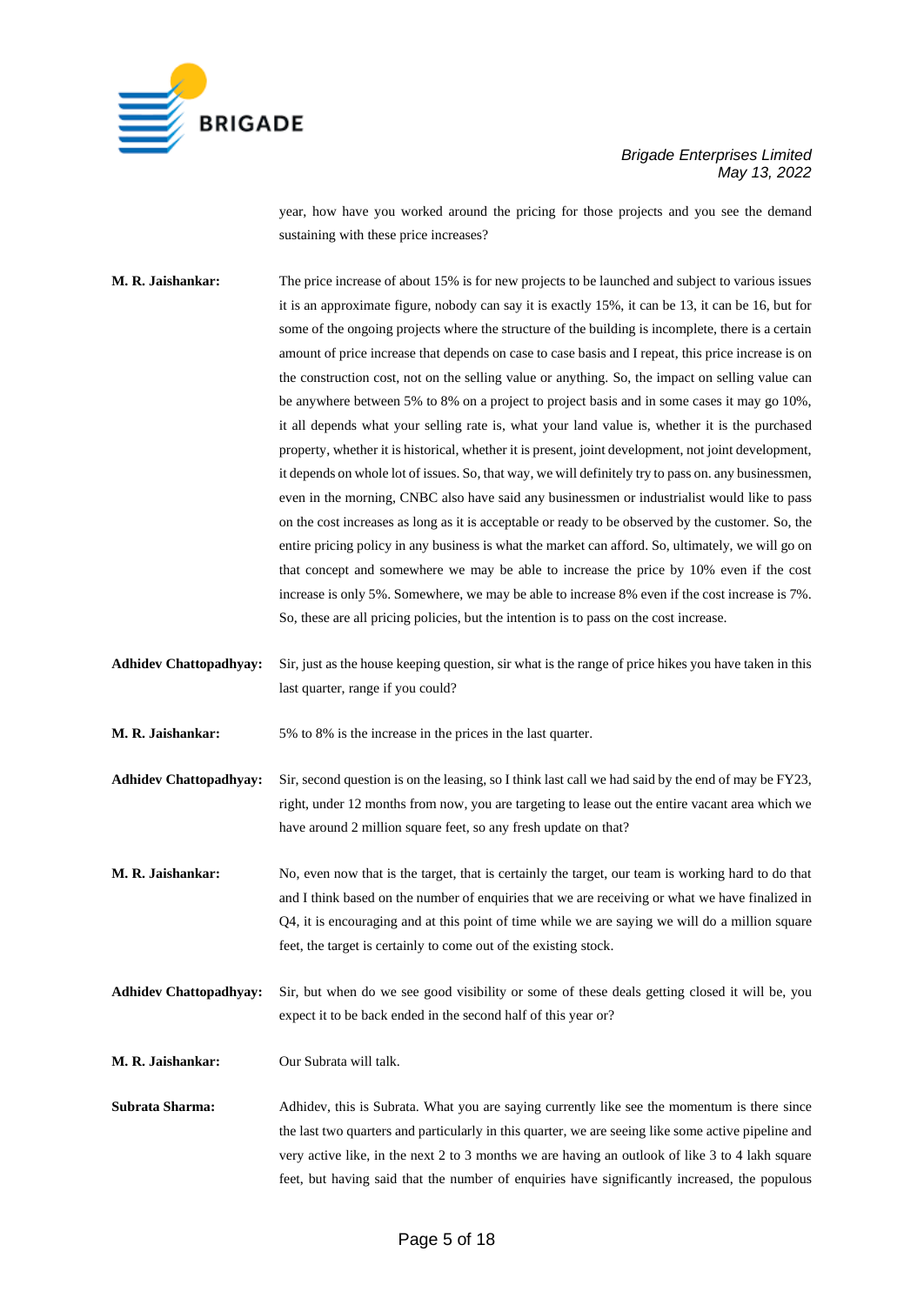

across the parks have increased significantly, it is now currently 25 to 30%. As people are coming back to offices, the requirements are maturing. So, that is why we have a very positive outlook and we still maintain the same outlook of exhausting the inventory in this financial year.

- **Adhidev Chattopadhyay:** And last question is, sir, we had said that we launched 8 million square feet this year, so if I understood correctly, out of this 2 million will be the commercial, 6 million will be resi, of which 2 million square feet will be plots, is that correct?
- **M. R. Jaishankar:** No, actually it is the other way, it is 8 million square feet of residential of which 2 million is the plotted development plus 2 million of commercial, totally 10 million square feet.

**Adhidev Chattopadhyay:** And sir, this 2 million in office includes this Twin Towers, Deccan Heights which you are marketing has Deccan Heights now?

**M. R. Jaishankar:** No, it doesn't include Twin Towers, we are launching another project called Brigade Padmini Tech Valley and also we are launching a commercial block in Brigade Cornerstone Utopia called Elysium and one or two smaller projects.

**Adhidev Chattopadhyay:** Sir, any guidance you would like to share for resi for the coming year since we have such a strong launch pipeline now?

**M. R. Jaishankar:** Morning in the TV, I said in interview, I said we should aim at 20% plus as the growth.

**Adhidev Chattopadhyay:** Rs. 3,500 crores plus at an aggregate.

**M. R. Jaishankar:** No, I meant in terms of volume, not in terms of revenue, primarily because revenue can be even higher considering the inflationary aspect. I also said in the morning our current average realization is about Rs. 6,400 and it may go up to Rs. 6,900 to Rs. 7,000 as average realization depending on the kind of mix it will have. So, if that happens, god willing it will reach Rs. 4,000 crores.

**Moderator:** Thank you. The next question is from the line of Karan Khanna from Ambit Capital. Please go ahead.

- **Karan Khanna:** Sir, firstly, sir on the real estate business, you mentioned you have 8.3 million square feet of launch pipeline for FY23, can you help us understand for how much area the approvals were already be in place and your target quarterly launches?
- **M. R. Jaishankar:** I would say, other than about 2 million, I would say 2.5 million is yet to be approved. Rest are all are approved.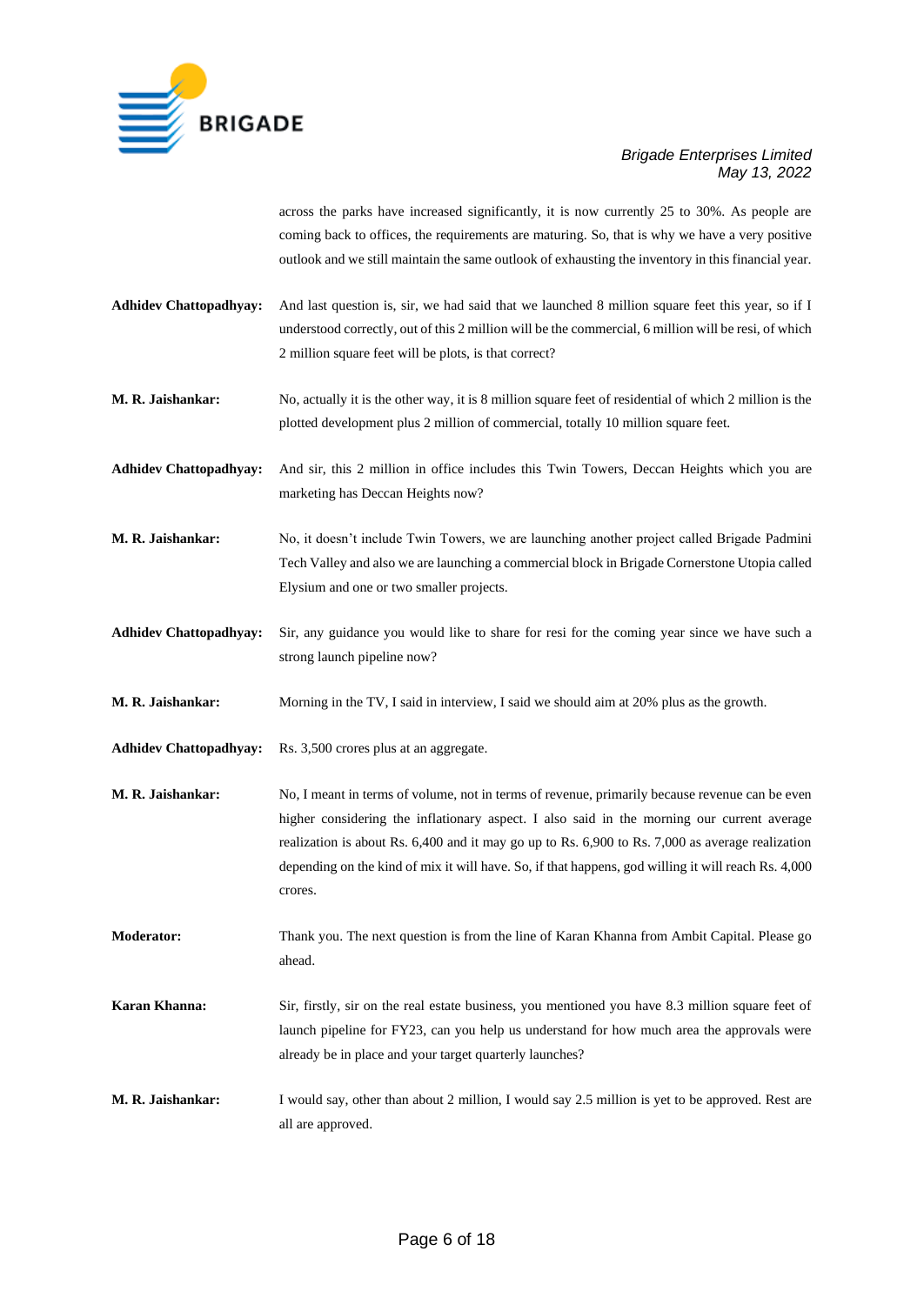

- **Karan Khanna:** And just extending the previous question what we also noticed that the launch pipeline is spread across Bangalore and Hyderabad, you have recently added the Chennai land parcel, 4 million square feet, any thoughts with respect to the outlook on this micromarket and your plans in terms of the project mix?
- **M. R. Jaishankar:** Yes, I think it is the combination of commercial and residential, if you are talking specifically about the TVS deal, other than that rest are all residential.
- **Karan Khanna:** And in the last call you have mentioned you are actively evaluating 1.5 million square feet line parcel in Hyderabad, so any developments on that since we last interacted in the last earnings call?
- **M. R. Jaishankar:** It is still work in progress.

**Karan Khanna:** And lastly, on your retail portfolio with consumption surpassing the pre-COVID levels, will it be fair to assume that rentals would have been normalized April onwards or there would be a few tenant classes which are still impacted and hence would have rental waivers?

**M. R. Jaishankar:** Nirupa Shankar will answer.

**Nirupa Shankar:** Good afternoon, think with the sales volume coming back into the retail business, almost, I don't think there are any more COVID rental reliefs given for the larger mall, one or two of the small malls might have some revenue share deals, but by and large the collections will be as per the lease date.

**Moderator:** Thank you. The next question is from the line of Girish Choudhary from Spark Capital Advisors. Please go ahead.

**Girish Choudhary:** On the Chennai market given your portfolio has now doubled to around 8 million square feet, so if you could give any sense on when can we see from a launch perspective because this is not figuring in your upcoming project pipeline of 8 million square feet?

- **M. R. Jaishankar:** Primarily because they are in different stages of seeking various approvals and in one or two cases, the final due diligence aspect, though we have incurred substantial amounts. Since we still have 10 months' time, if we are lucky, we can launch in this financial year. So, we didn't want to be over optimistic about the Chennai launches. So, there is just a possibility it can get pushed into the next financial year, so may be around quarter 3 when we talk about Q3 results of FY23, we will be in a better position to make a commitment.
- **Girish Choudhary:** Also, there has been recent FSI changes for the land parcel which we bought in Chennai, the Mount Road Property, so can we see any increase in the development potential because of that or is that already adjusted in this before going to 8 million square feet?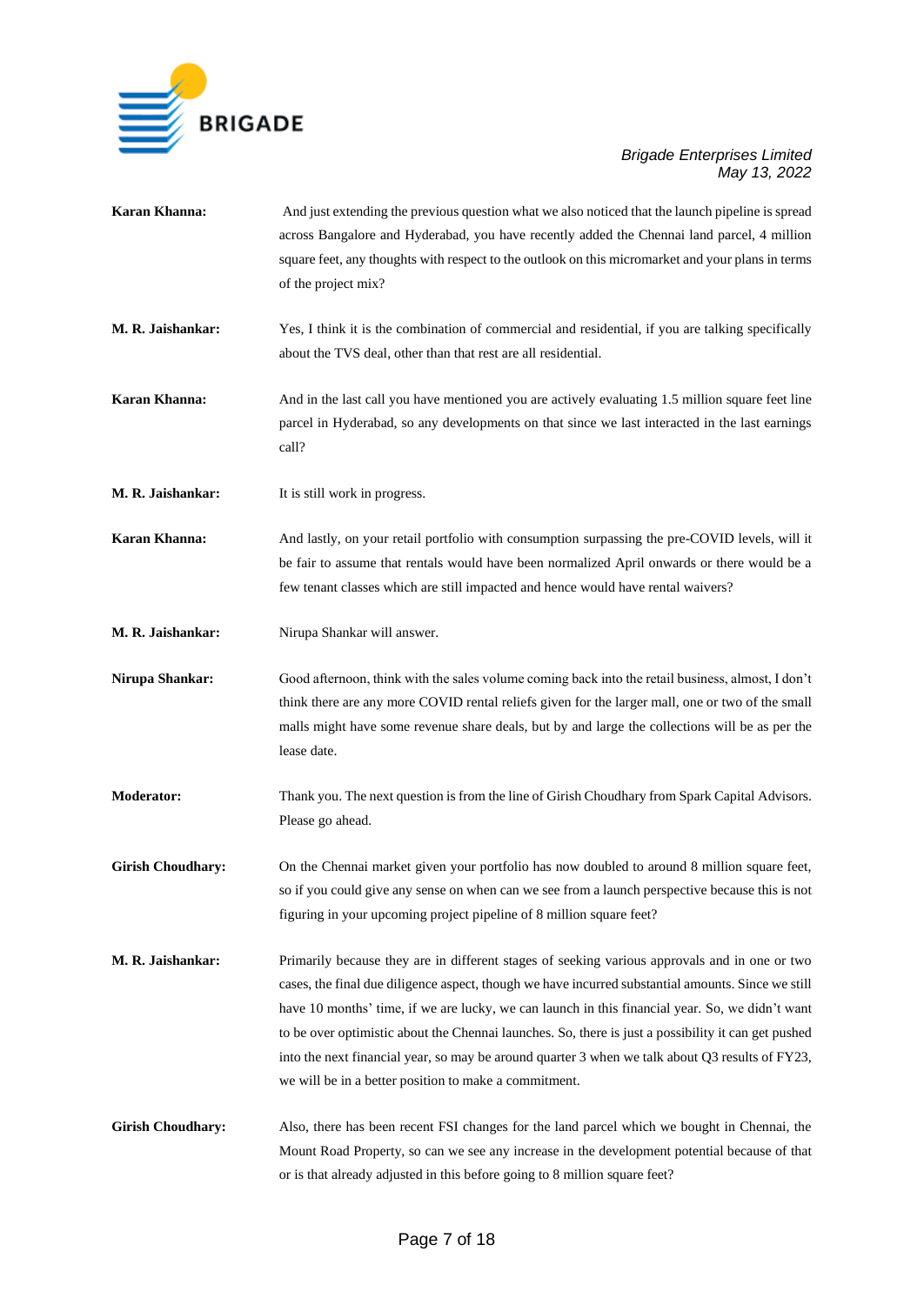

| M. R. Jaishankar:        | Right now, it is all media reports. Nothing has been translated into a government policy. If the<br>government policy happens, definitely we will be benefited and it will be beneficial to us in<br>terms of higher FSI. Currently, we are looking at 1 million square feet the way we have taken,<br>if that happens, if the higher FSI which you do not know where it is, 6, 7, 8 as the media is<br>speculating, if that happens, it can go to 1.3 to 1.5 million square feet and our overall FSI cost is<br>bound to come down significantly.                                                |
|--------------------------|---------------------------------------------------------------------------------------------------------------------------------------------------------------------------------------------------------------------------------------------------------------------------------------------------------------------------------------------------------------------------------------------------------------------------------------------------------------------------------------------------------------------------------------------------------------------------------------------------|
| <b>Girish Choudhary:</b> | My last question on the land balance payable of Rs. 940 crores, if you can share any timeline,<br>by when this has to be paid?                                                                                                                                                                                                                                                                                                                                                                                                                                                                    |
| M. R. Jaishankar:        | Out of this, bulk of it is for the TVS land in Chennai, that should happen in Q3 FY23 and the<br>other remaining thing is government of Karnataka, the industrial development board has allotted<br>us 75 acres land near the Bangalore Airport. We have paid about 30% so far, the remaining 70%<br>which need to be paid, it is definitely going to take 9 months or so. It all depends on, they also<br>need to comply with certain formalities, but it is likely to happen in this financial year, but not<br>in the next 2-3 quarters, it can happen in $Q4$ or $Q1$ of next financial year. |
| Moderator:               | Thank you. The next question is from the line of Pritesh Sheth from Motilal Oswal. Please go<br>ahead.                                                                                                                                                                                                                                                                                                                                                                                                                                                                                            |
| <b>Pritesh Sheth:</b>    | Sir, first question is again on the land pipeline, we had this 66 acres plotted development signed<br>up in Bangalore in Devanahalli and I see there is 89 acres in total, so can you highlight where<br>the rest of the land and total development stays, is it Mysore or?                                                                                                                                                                                                                                                                                                                       |
| M. R. Jaishankar:        | One is about 16 acres in Mysore, about 66 acres in Devanahalli and another 7 acres or odd as<br>part of Brigade Orchards.                                                                                                                                                                                                                                                                                                                                                                                                                                                                         |
| <b>Pritesh Sheth:</b>    | And can you just share the details about the TVS land, the size that we are looking at and what<br>was the consideration that we have to pay?                                                                                                                                                                                                                                                                                                                                                                                                                                                     |
| M. R. Jaishankar:        | See, it was there in the media also, it is totally about Rs. 500 crores is the transaction for value<br>and currently about more than 10% is paid and the balance will happen beginning this quarter<br>and it should get completed in Q3.                                                                                                                                                                                                                                                                                                                                                        |
| <b>Pritesh Sheth:</b>    | Potential is 1 million square feet, is it right?                                                                                                                                                                                                                                                                                                                                                                                                                                                                                                                                                  |
| M. R. Jaishankar:        | Potential is 1 million which in the previous question, I said it has a possibility or probability of<br>going to 1.3 to 1.5 million if the authorities in Chennai relax the FSI rules like in Hyderabad.                                                                                                                                                                                                                                                                                                                                                                                          |
| <b>Pritesh Sheth:</b>    | And lastly, the breakup of collections that you normally give, the Rs. 1,300 crores split between<br>residential, retail, commercial?                                                                                                                                                                                                                                                                                                                                                                                                                                                             |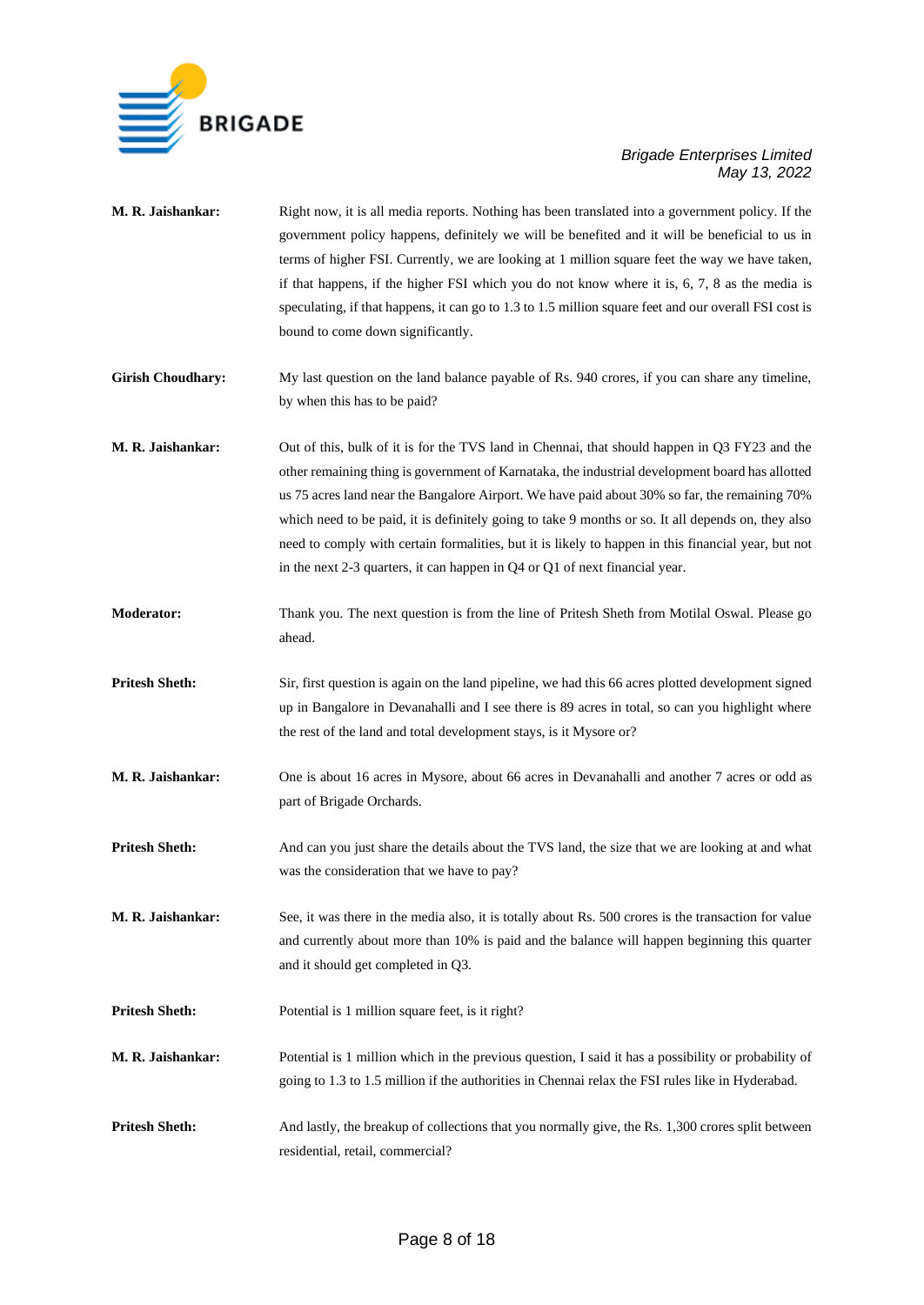

| M. R. Jaishankar:     | Our CFO will give you.                                                                                                                                                                                                                                                                                                                                                                                                                                                                                                                                                                                                                                               |
|-----------------------|----------------------------------------------------------------------------------------------------------------------------------------------------------------------------------------------------------------------------------------------------------------------------------------------------------------------------------------------------------------------------------------------------------------------------------------------------------------------------------------------------------------------------------------------------------------------------------------------------------------------------------------------------------------------|
| <b>Atul Goyal:</b>    | For Q4, the collections for residential is Rs. 1,008 crores, commercial sale is Rs. 49 crores,<br>commercial lease is Rs. 108 crores, retail is Rs. 47 crores, hospitality is Rs. 73 crores and our<br>maintenance PMS is around Rs. 49 crores which total through Rs. 1,334 crores.                                                                                                                                                                                                                                                                                                                                                                                 |
| <b>Pritesh Sheth:</b> | And one last question if I may, your residential collections has been very robust reaching<br>Rs. 1,000 crores now, should we see this run rate sustaining from here on at least for next couple<br>of years and obviously from thereon it will grow because for this to have our residential sales<br>has to sustain at around Rs. 1,000 crores which we clocked this quarter, but previously we haven't<br>had that consistency in terms of sales, so how do you see this trajectory going forward?                                                                                                                                                                |
| M. R. Jaishankar:     | Only time will tell, but yes, you are right, residential sales in Q1 is not generally the same as $Q4$<br>in any financial year, but the team is working hard for collection, but it will not always be related<br>to sales. It can also be related to the already existing sales that have happened and collections<br>that has to come in.                                                                                                                                                                                                                                                                                                                         |
| <b>Moderator:</b>     | Thank you. The next question is from the line of Mohit Agrawal from IIFL. Please go ahead.                                                                                                                                                                                                                                                                                                                                                                                                                                                                                                                                                                           |
| <b>Mohit Agrawal:</b> | Sir, my question is on business development, now if I see the change in the land reserves, it is<br>about 9 million square feet net in this quarter and we have launched about 2 million square feet,<br>so probably gross land bank addition of 11 million square feet, so could you explain how much<br>would you have spent for this land addition and what would be the GDV addition expected on<br>this and also what should we look for the next one year, what is your target in terms of business<br>development, is that it like you had earlier said 15 million square feet I remember till September,<br>so any targets for FY23 on business development? |
| M. R. Jaishankar:     | The amount that has to be incurred, it is sort of indicated in Rs. 942 crores and of which I did<br>give the breakup for the previous question, the big ticket items I mentioned concerning the TVS<br>and the government allotted lands and as far as adding more lands are concerned, definitely it is<br>a continuous work in progress, we would have signed something, but it may still be in due<br>diligence, so it is too premature for us to share all the details in this call unless we have definitive<br>agreements are memorandum of agreement, it is difficult to share, but the team is working<br>towards signing this 10 to 15 million square feet. |
| <b>Mohit Agrawal:</b> | Sir, 940 is the total payable, I actually wanted to ask for this quarter, how much would you have<br>paid for the land including the TVS transaction?                                                                                                                                                                                                                                                                                                                                                                                                                                                                                                                |
| M. R. Jaishankar:     | It will be under Rs. 100 crores.                                                                                                                                                                                                                                                                                                                                                                                                                                                                                                                                                                                                                                     |
| <b>Mohit Agrawal:</b> | And sir, just one clarification, this before COVID you used to give exit rental guidance which<br>for about 8.7 million square feet portfolio used to be about Rs. 730-Rs. 740 crores gross rental,                                                                                                                                                                                                                                                                                                                                                                                                                                                                  |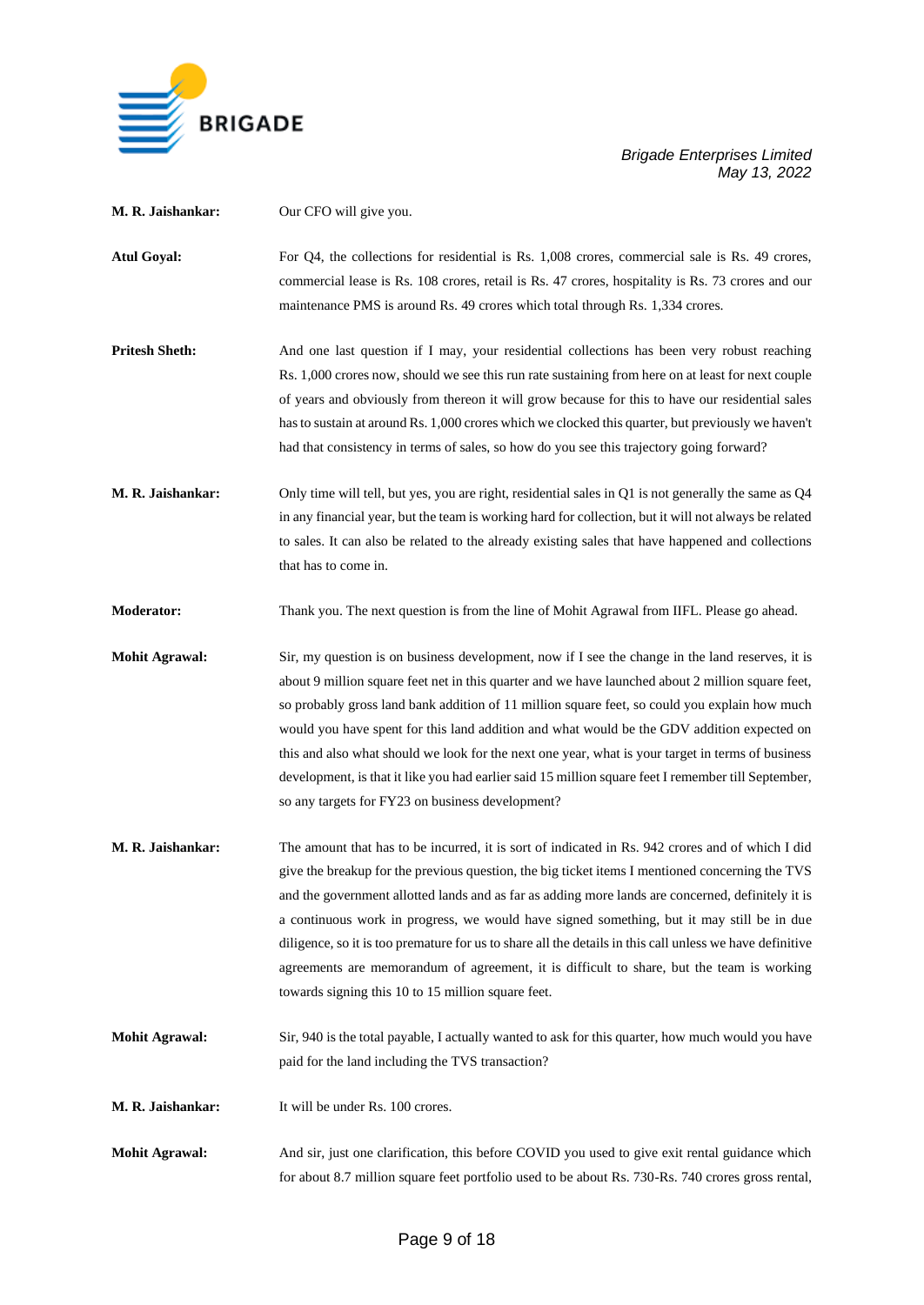

so assuming, now you are already there, you have completed 8.7 million square feet, when should we expect that Rs. 730-Rs. 740 crores to start coming in?

- Atul Goyal: As we have been saying that we have already achieved Rs. 600 crores and we think by next year as Subrata said that we are targeting our total leasing this year. So, if it happens, may be this year, we will achieve the full leasing and of course the total impact may come in mid of the next year.
- **M. R. Jaishankar:** Just to add a point, it all depends, again I mentioned it in the morning interview CNBC, so it is a bit difficult to predict when the rent commencement dates will be, even if you conclude a transaction, so it all depends on rent commencement dates, so based on that it will happen as indicated by our CFO.
- **Mohit Agrawal:** And sir, just last one, you have mentioned that in the resi portfolio you have taken a price hike of 5% to 8% for fourth quarter, could you give this number for the full year, FY22?
- **Pavitra Shankar:** Price hike for the whole year is around the same, 5% to 8%, basically we have taken it wherever possible, so in some projects we have been able to push it earlier in the year and some we have taken it later and definitely the new launches that we mentioned in Q4 have also been able to launch at much higher rates that we previously thought possible and all of that has been absorbed by the market, so based on that we feel confident to take our prices up even in the next coming Q1 which we have already communicated to the market.
- **Mohit Agrawal:** So, Q1 you are expecting another hike, what would that be approximately?
- **Pavitra Shankar:** Another 5% or so and again we are looking at it on a project by project basis. It is very hard to, also very aggressively increase prices because that has to be absorbed by the market, so we are taking it up slowly. The goal is to take it up slowly over the course of the year, so that we also can keep an eye on the increasing cost side as well and do it that way.
- **Moderator:** Thank you. The next question is from the line of Parikshit Kandpal from HDFC Securities. Please go ahead.
- **Parikshit Kandpal:** Sir, my first question is on the overall TVS land bank addition, so how much has been added in this year and what is the total consideration which needs to be paid?
- **M. R. Jaishankar:** The total consideration was already indicated in the previous two questions about Rs. 900 odd crores that are there. What is going to be added, we did say, it could be about 10 million, our team is working towards 10 million, but how much consideration will go towards that, it is too premature for us to commit. It depends on where the land is, whether it is the purchase, ownership, lease, joint development, it all depends on all that, so it is premature, but whatever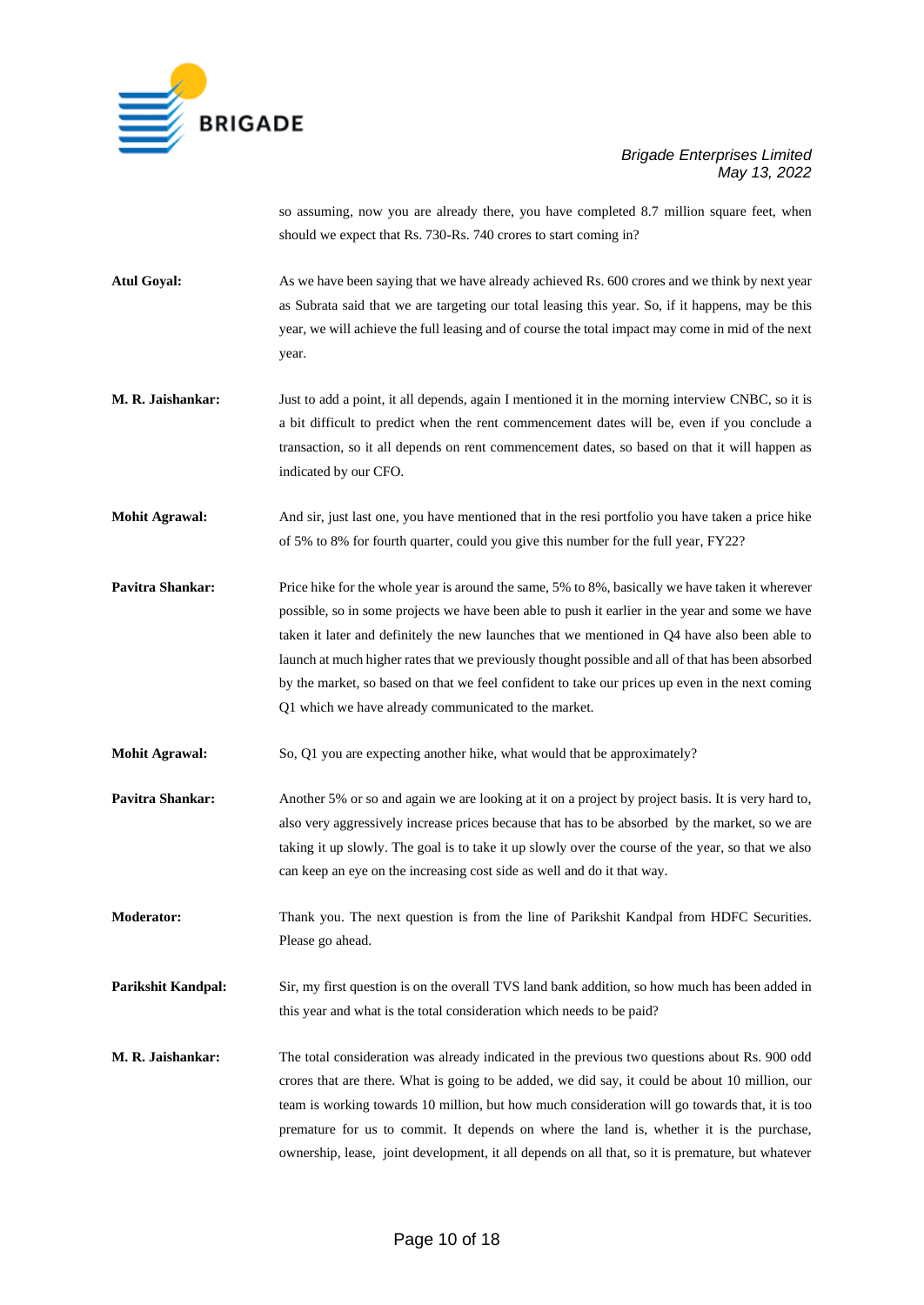

we do we will do keeping in mind our financial capability and whatever lease rate we have in the debt equity.

**Parikshit Kandpal:** Sir, my question is because if you see out of this Rs. 900, Rs. 500 is submitted for the 1 million square feet development and balance 400 is for roughly about 9 million square feet development and then we are looking to also add warehousing and data centers, so we have Rs. 900 crores of payable on our plate, data and some allocation will go towards data centers and warehousing plus some CAPEX on Twin Towers of about Rs. 400 crores, so I just wanted to understand first of all on the TVS land, what is the insight what are you going to develop there, is there any CAPEX that will come up there, how much is the CAPEX on that and how are you going to fund this entire line of land bank plus Rs. 400 of Twin Tower CAPEX, Rs. 1,300 plus if there is anything commercial coming on TVS, so client wise a pathway of how you are going to fund this?

- **M. R. Jaishankar:** So, as always it is a combination of internal resources, financial institution borrowings in some cases or in this particular case there is lot of interest shown by private equity players, so discussions are at different stages, so naturally we may, I won't be able to share anything more on that, but naturally there will be some amount of private equity.
- **Parikshit Kandpal:** I am saying what is the strategic intent of going into warehousing and data centers, we already have a very robust residential business, we are also doing CAPEX on our office asset, so what was the rationale going behind warehousing and data centers would be the first claim on that?
- **M. R. Jaishankar:** The rationale is it is a new growth area as the country progresses there is huge amount of demand for logistics and warehousing. Some time back, I had mentioned there are developers in China who have got warehousing and logistics of 450 million square feet, just one developer whereas in India we are not able to scratch the surface. Everybody together we are under 100 million square feet, so if you consider in China it has exceeded 1000 million square feet of warehousing and all that, much more. So, that way as the country progresses, the economy from 2.5 trillion if it goes to 5 trillion, the demand for warehousing will not just double, it will go by 5 times, so we just want to examine, we will proceed with caution, not indiscriminately.
- **Moderator:** Thank you. The next question is from the line of Akshat Mehta from Pioneer Investment. Please go ahead.

**Akshat Mehta:** My first question is, what would be the demand scenario if interest rate hikes happen aggressively?

**Atul Goyal:** As Pavitra and CMD has said, there is a good demand in the market, yes, of course rate hikes will happen and you see it from 6.75% it has gone to 7.15%, but if you see EMI increases only be 3% and affordability has been very great for the people who have been working and since the South cities are majorly IT/ITeS hub and the salary increase they are looking I think interest rate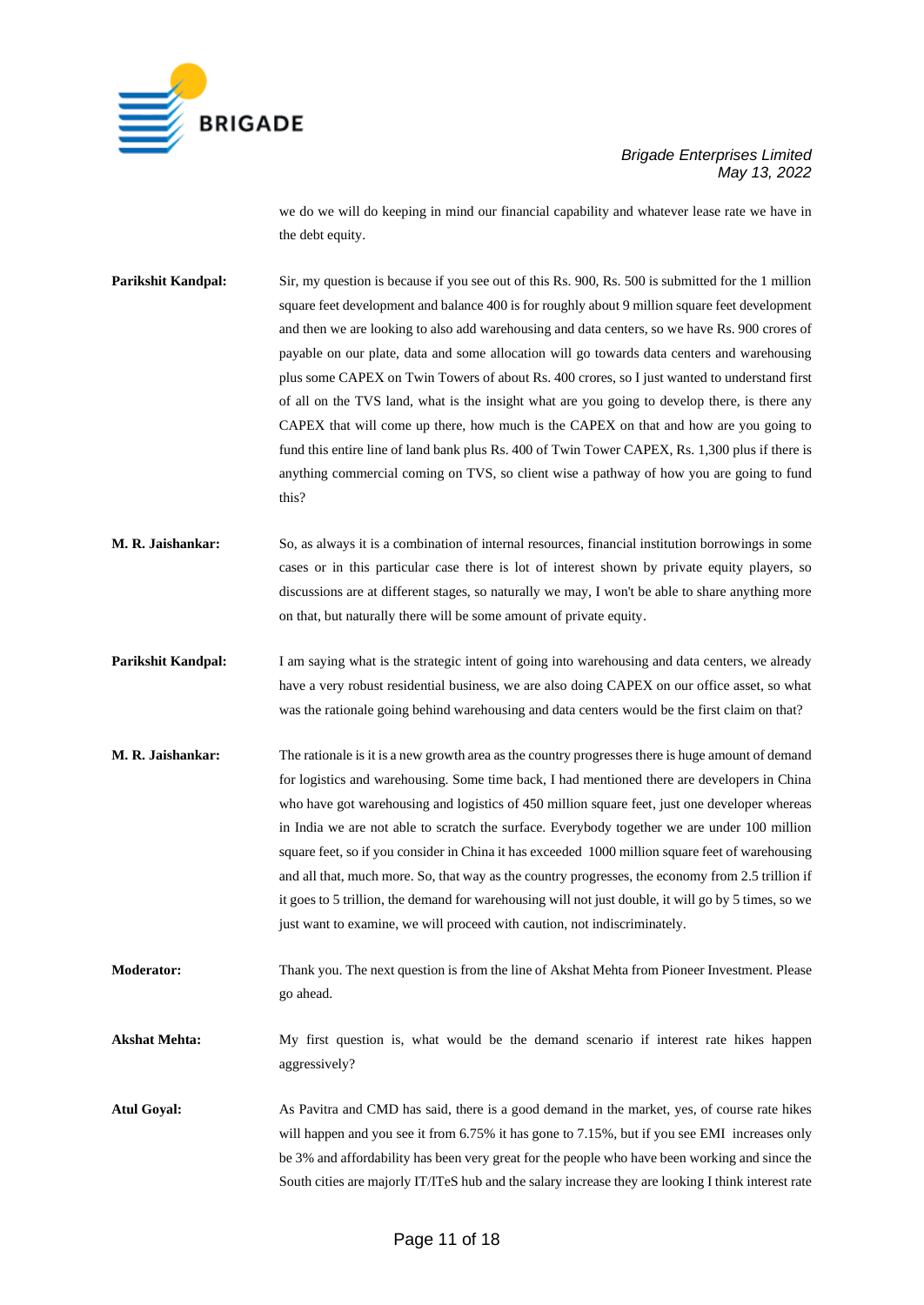

may not affect that much, but it all depends how much RBI increases the rate and see because retail market is a very competitive margin are today going to the wholesale retail market because retail market has become very competitive and for them to increase price is very difficult. So, I think it may not affect that much, but let us see because it is an uncertain scenario like the way repo rate was increased by RBI, so let us see, it is very difficult to say right now, but we are hopeful that the demand will sustain.

- **Akshat Mehta:** And sir, another question, in Q3, we added 0.4 million square feet and in Q4 we added 0.2 million square feet, so on the leasing side, the momentum of fresh leasing has slowed down as compared to last quarter, so what are the reasons behind slow growth?
- **Subrata Sharma:** Office, in fact, we have seen robust growth over the last two quarters and the total financial year we ended approximately 1 million square feet and this quarter also we are seeing quite a good momentum in terms of the enquiries, in terms of closure possibilities and in fact the real requirements are coming by because office re-occupancy has increased significantly, so the outlook is quite robust.
- **Akshat Mehta:** And sir, one last question, what is the guidance on incremental leasing from here on?
- **Subrata Sharma:** Incremental leasing, we have an outlook currently based upon the pipeline. We have a pipeline of almost 1 million square feet. Out of that we feel that around 3 to 4 lakh will be closed over the next 2 to 3 months and going forward, most of the transactions that have happened, Pan India in the first quarter is majorly due to the big size requirement and going forward we also feel that big size requirements will come, so I personally feel that going forward the pipeline size will also increase, the transaction size also will increase, so the outlook is quite positive.
- **Moderator:** Thank you. The next question is from the line of Samar Sarda from Axis Capital. Please go ahead.
- **Samar Sarda:** I had a couple of questions, one, we have taken roughly 3 years to go from Rs. 2,000 to Rs. 3,000 crores of sales, if you could guide us like over what timeframe, 18, 24 months or 36 months we could target like Rs. 4,000 crores of yearly sales?
- **Rajendra Joshi:** Just to correct, we have taken 3 years to go from Rs. 1,500 to Rs. 3,000 crores. In 2018-19, in residential we have clocked our sales of about Rs. 1,454 adding everything together we have about Rs. 1,500 crores. So, in 3 years, we have kind of doubled. We see that given the land bank that we have, our execution capability and sales capability, we should continue to deliver similar levels of growth in the next 2 to 3 years. As our Chairman said, we are looking at about 20% area growth in the year to come, FY23.
- **Samar Sarda:** Since realizations are going up, probably value growth will be faster, right?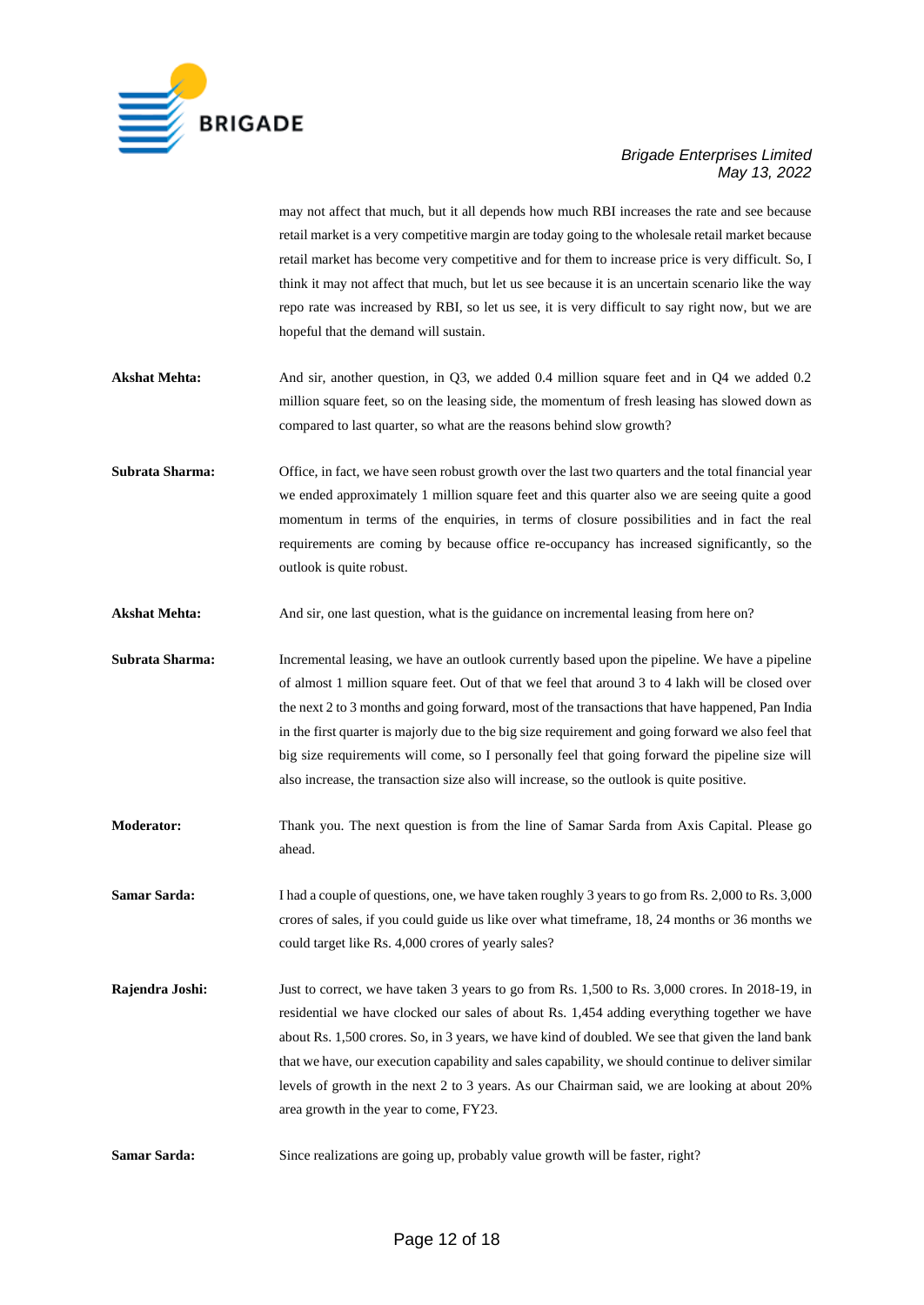

| <b>MR</b> Jaishankar: | I did mention in the earlier thing like if we are aiming for a 20% growth, it is not from Rs. 3,000<br>crores to Rs. 3,600 crores, but if you want to consider with the inflationary aspects and price<br>increases, sometimes for the same volume, we knew it can go up, but it is premature to comment<br>which all depends on the mix that happens and I did mention the current average selling price is<br>Rs. 6,400, it is the likelihood including the inflationary costs etc., it can reach Rs. 6,900 to<br>Rs. 7,000 at the end of the year.                                                                                                                                                                                                                                                                                                                                         |
|-----------------------|-----------------------------------------------------------------------------------------------------------------------------------------------------------------------------------------------------------------------------------------------------------------------------------------------------------------------------------------------------------------------------------------------------------------------------------------------------------------------------------------------------------------------------------------------------------------------------------------------------------------------------------------------------------------------------------------------------------------------------------------------------------------------------------------------------------------------------------------------------------------------------------------------|
| Samar Sarda:          | My second question with respect to some of these notices on property tax and the assessment of<br>time duty which was completed, the brookefield property also like the assessment on stamp duty<br>ended up a little higher plus we have got Rs. 90 plus crores property tax notice on hotel this year,<br>if you could; a, give little more clarity on these notices and b, whether it is like across the market<br>or it is like more particular to do with our property?                                                                                                                                                                                                                                                                                                                                                                                                                  |
| M. R. Jaishankar:     | No, it is across the market depending on where the properties or hotels are located, so there was<br>a move, while for residential and commercial offices, the property tax applicability depends on<br>location. There are 6 zones in Bangalore, A, B, C, D, E, F, so the rates change from zone A to<br>zone F. Zone A is always the central business district and zone F is the peripheral area. So, that<br>is the variation the authorities had kept for residential and office building whereas when it comes<br>to hospitality, erroneously they have kept one rate for all hotels, so that has been challenged. So,<br>that is work in progress. We won't be able to share anything more, the matter is also in the High<br>Court, so that way I don't think that kind of liability will be there, but it is the job of the statutory<br>auditors to make a note, we can't help that. |
| <b>Samar Sarda:</b>   | Sir, since it is for a period of 8 years, what would be the property tax demand and the penalty<br>and interest, can you share that breakup at least?                                                                                                                                                                                                                                                                                                                                                                                                                                                                                                                                                                                                                                                                                                                                         |
| M. R. Jaishankar:     | No, we won't be able to share the breakup, but it is including all that.                                                                                                                                                                                                                                                                                                                                                                                                                                                                                                                                                                                                                                                                                                                                                                                                                      |
| <b>Moderator:</b>     | Thank you. The next question is from the line of Venkat Samala from Tata AMC. Please go<br>ahead.                                                                                                                                                                                                                                                                                                                                                                                                                                                                                                                                                                                                                                                                                                                                                                                             |
| <b>Venkat Samala:</b> | Sir, with respect to the 10, 11 million square feet that you guided, if you could give a breakup<br>of how would be outright and how much would be through JDA and also?                                                                                                                                                                                                                                                                                                                                                                                                                                                                                                                                                                                                                                                                                                                      |
| M. R. Jaishankar:     | Readily, I cannot give, but it can always be informed in the next week by our CFO, don't want<br>to of hand give a wrong figure.                                                                                                                                                                                                                                                                                                                                                                                                                                                                                                                                                                                                                                                                                                                                                              |
| <b>Venkat Samala:</b> | I think you mentioned that as on this date, you are planning a mix of residential plus commercial<br>there, right on the Mount Road?                                                                                                                                                                                                                                                                                                                                                                                                                                                                                                                                                                                                                                                                                                                                                          |
| M. R. Jaishankar:     | There are 10 million, 8 million is residential, 2 million is commercial.                                                                                                                                                                                                                                                                                                                                                                                                                                                                                                                                                                                                                                                                                                                                                                                                                      |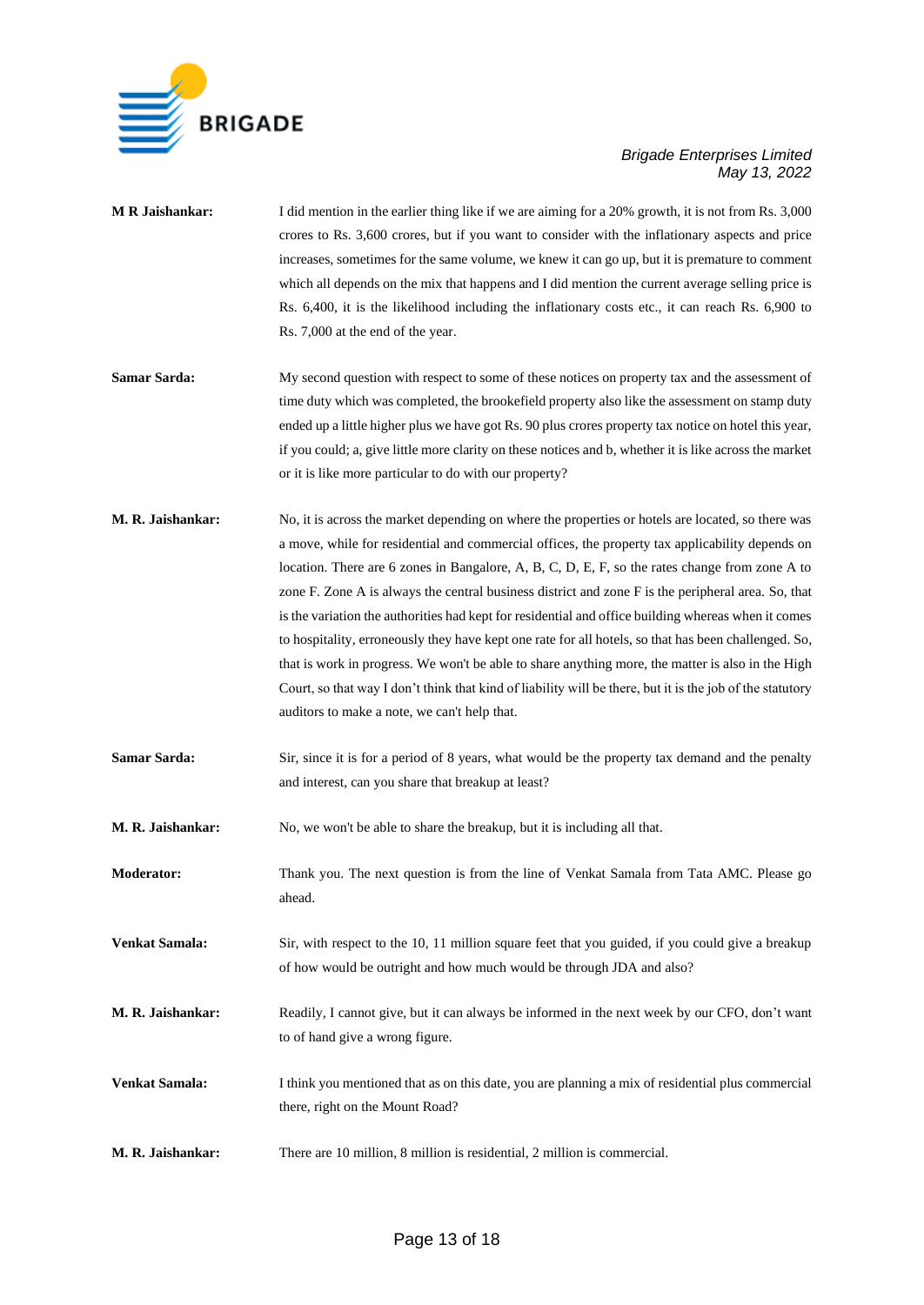

| Venkat Samala:        | So, what I am trying to understand is what kind of realizations can we expect on residential and<br>if we are building a commercial, what are the rentals there?                                                                                                                                                                                                                                                                                                                                     |
|-----------------------|------------------------------------------------------------------------------------------------------------------------------------------------------------------------------------------------------------------------------------------------------------------------------------------------------------------------------------------------------------------------------------------------------------------------------------------------------------------------------------------------------|
| M. R. Jaishankar:     | We have not even calculated so far, it is everything depends on the mix. So, it is all work in<br>progress, we will be doing the exact, how much is residential, how much is commercial, how<br>much is retail, it is all work in progress, but whatever gives us the best feasibility, we are going<br>for that. It is on the drawing board.                                                                                                                                                        |
| Venkat Samala:        | The only reason that I was asking particularly of this project is because Rs. 500 Cr. seems to be<br>slightly on the higher side, so therefore I just wanted to understand?                                                                                                                                                                                                                                                                                                                          |
| M. R. Jaishankar:     | Actually, it is not on the higher side, if I want to sell the property today, I can sell it at 20% more,<br>so it is not high.                                                                                                                                                                                                                                                                                                                                                                       |
| <b>Venkat Samala:</b> | May be I will take it offline as to what the expectations are and lastly sir, the 8 odd million square<br>feet launches that you have planned, will it be well distributed throughout the year or it will be<br>more lag ended?                                                                                                                                                                                                                                                                      |
| M. R. Jaishankar:     | It is I think, normally it is distributed, but bulk of them will come during $Q1-Q2$ , half of $Q1$ is<br>done Q2-Q3.                                                                                                                                                                                                                                                                                                                                                                                |
| <b>Venkat Samala:</b> | So, sir, then Rs. 900 to Rs. 1,000 odd crores per quarter should then be doable, right, I mean this<br>could be like the base moving forward assuming the launches come through, would that be a fair<br>assumption?                                                                                                                                                                                                                                                                                 |
| M. R. Jaishankar:     | We will keep our fingers crossed and work towards that and also overall sentiments in the market<br>macroenvironment to be seen, as long as our buyers don't look at the stock indices, it is okay.                                                                                                                                                                                                                                                                                                  |
| <b>Moderator:</b>     | Thank you. The next question is from the line of Rohit Shimpi from SBI Funds Management.<br>Please go ahead.                                                                                                                                                                                                                                                                                                                                                                                         |
| <b>Rohit Shimpi:</b>  | Sir, my question was on the plotted market and how you look at that as a business opportunity,<br>do you see it as more one-off kind of opportunity led by the pandemic or do you think this is a<br>more structural long-term opportunity for the market and for the company?                                                                                                                                                                                                                       |
| M. R. Jaishankar:     | Bangalore and many Southern cities, there has always been a market for plotted development. It<br>is only that the recognized developers and the developers who build apartments had not got into<br>it in the recent past. So, now, I think COVID is one of the reasons for many developers getting<br>into it as an avenue of business and also as far as buyers are concerned, they are also looking for<br>an avenue for investment, so currently plotted development is a flavor of the season. |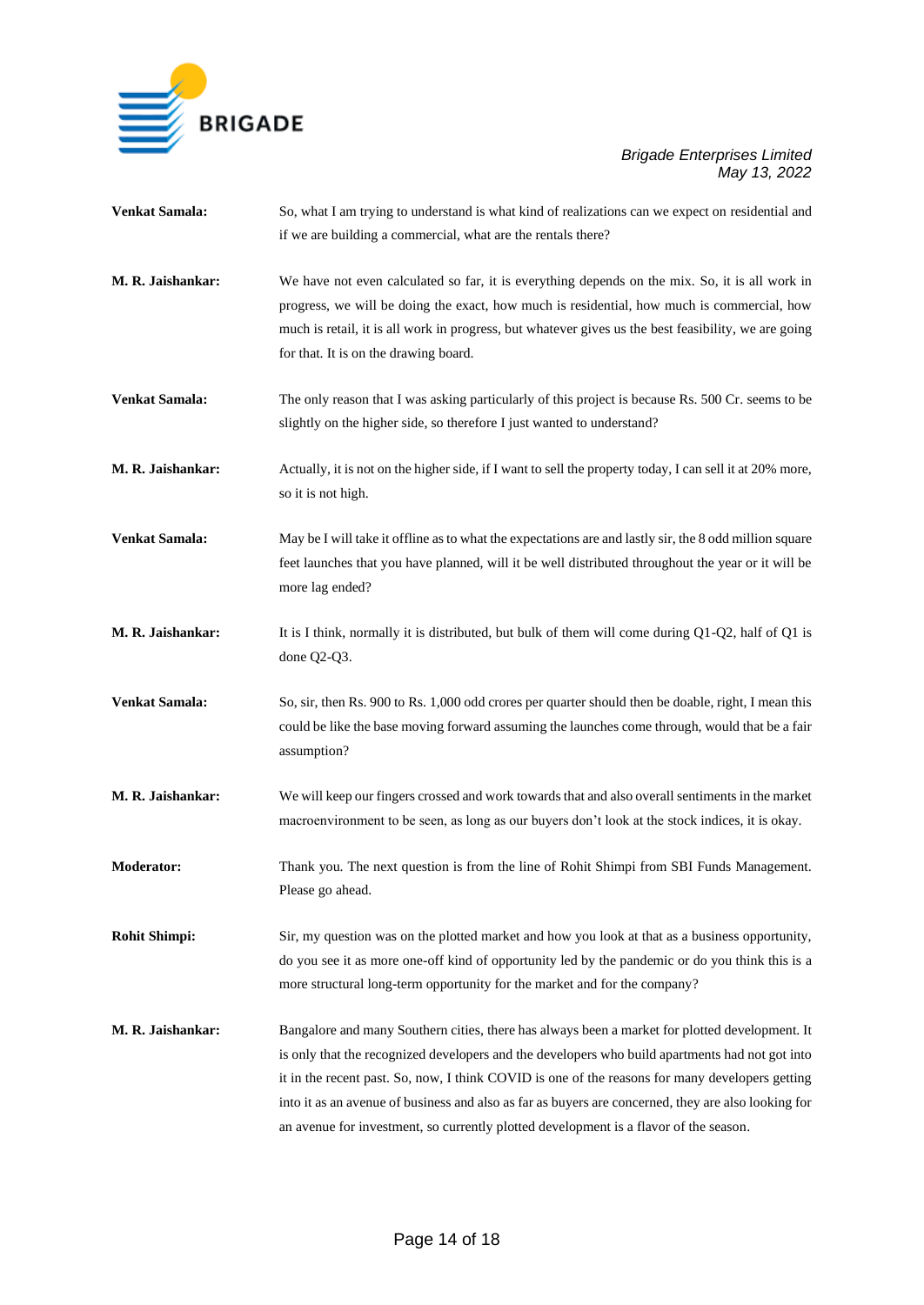

- **Rohit Shimpi:** So, I just get from a thought process would you want to continue to invest in more projects on the plotted side or you think you would like to look at the current ones and then take a view looking at how the market is?
- **M. R. Jaishankar:** No, as long as they are geographically distributed and we don't mind looking at them and as long as, it is a continuous process of feasibility, calculations, if there is a market where we don't mind entering subject to usual due diligence process and all that.
- **Rohit Shimpi:** And just last one for me was that during the pandemic and the work from home scenario, we understood that many buyers are preferring nicely larger apartments, are you seeing that trend continue or is work from office and return to schools causing any change in that buyer thought process?
- **M. R. Jaishankar:** We expect it to continue at least in FY22 it has happened. FY23, we expect it to continue primarily for a few quarters right now at least in the IT sector it is going to be more hybrid situation that in other financial sectors and other businesses corporates. There it is almost back to 100% back to office. So, in the IT scenario, I think this hybrid situation will be there. That should continue to make people go for a larger size of the apartments or the houses.
- **Moderator:** Thank you. The next question is from the line of Parvez Akhtar Qazi from Edelweiss Securities. Please go ahead.
- **Parvez Akhtar Qazi:** Couple of questions from my side, first a bit of data, specific thing, what would have been the contribution from launches to our presales in Q4?
- **M. R. Jaishankar:** Sorry, we will come back to you with the correct figures next week. My team tells me it is 20%.
- Parvez Akhtar Qazi: And how much of the sale, I just need ballpark number, would have come from outside Bangalore?
- **Rajendra Joshi:** In terms of total sales, for the year, about 40% came from outside of Bangalore and 60% came from Bangalore by value.
- **Parvez Akhtar Qazi:** And in terms of, what was the rental income from the BTG and WTC Chennai this year?
- **Atul Goyal:** It was around Rs. 90 crores from Tech Gardens and PREPL or the Chennai was Rs. 105 crores.
- **Moderator:** Thank you. The next question is from the line of Alpesh Thakkar from Antique Stock Broking. Please go ahead.
- **Alpesh Thakkar:** Sir, this is more on the new business initiatives that we have, so as you mentioned that Bangalore being the tech heavy industry and you see that the trend would be more into work from home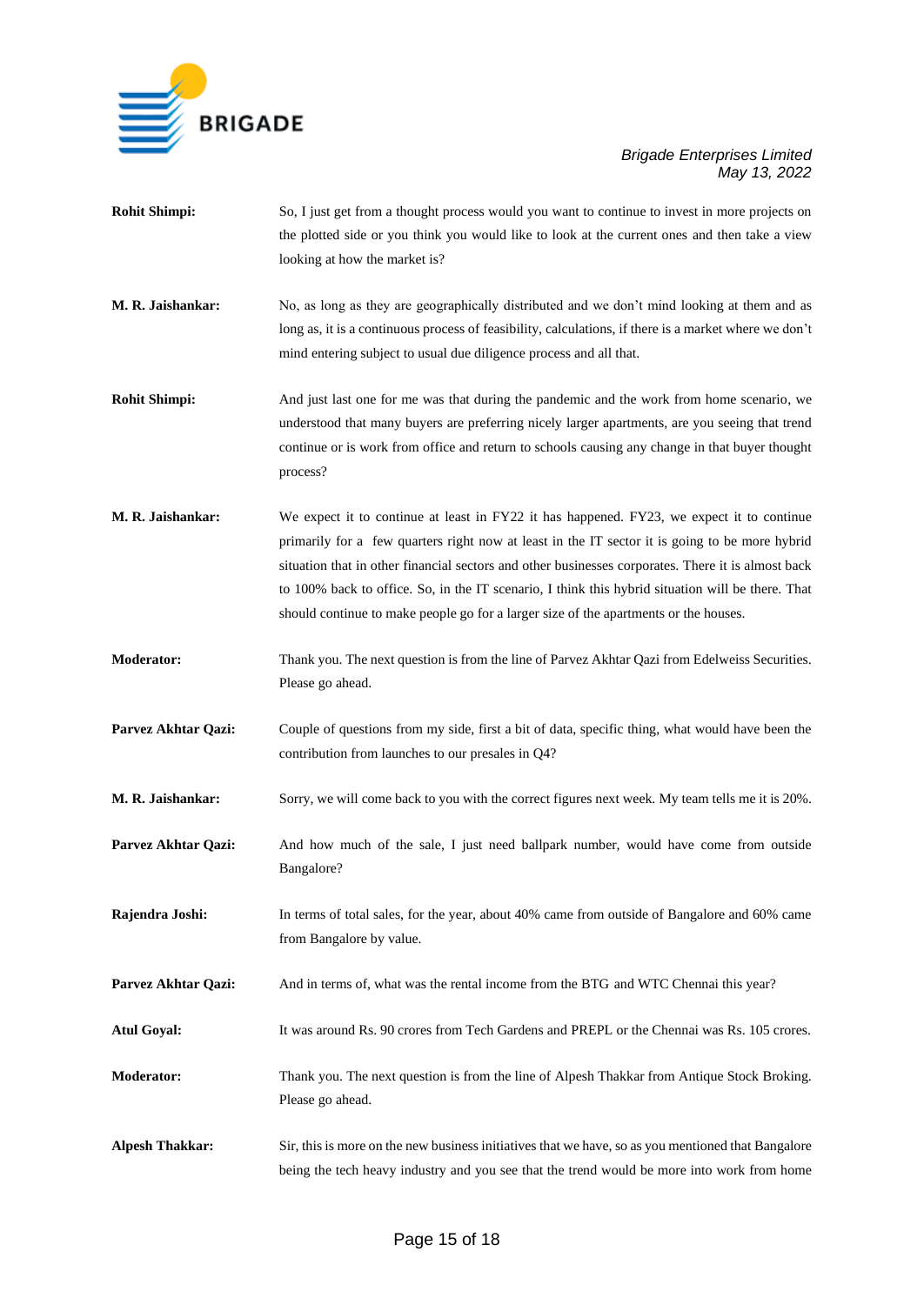

kind of situation or the hybrid situation for the office side, so is that one of the reasons that you are looking for growth avenue in terms of data centers and warehousing in terms of annuity business for yourself over longer period of time?

- **M. R. Jaishankar:** No, there is no relation between work from home and data center business. I would say the data center and logistics business is a reflection of the government policies connected with the data security and as far as logistics is concerned, it is the way the e-commerce is growing across the country and also the GST policy or the GST introduction has made things much more, I would say, easy for people to do business across the country. That is the reason and Bangalore is going to be one of the hubs. Of course, data center or something like Chennai or Mumbai, they have greater potential, but it does not mean Bangalore has no potential, it has potential. Similarly, the land is near the airport, so that way there is, it is in the Hi-Tech zone and the Aeropark zone with so many aerospace companies like Boeing, Collins and several others having already established in the Aeropark. There is also and always be demand for Hi-Tech components, storage and logistic issues.
- **Alpesh Thakkar:** And second, can you like on a broader scale how does the business economics stack up for warehousing and data center compared to like office leasing or the retail side, so is it like much more lucrative, given the fact like there would be some players who would be doing already right now, so how does the business economics take up in terms of IRR or the kind of business economics for us as a business?
- **M. R. Jaishankar:** Each one has to be seen in its own individual basis, sectors. If everything is compared to residential, then it may be difficult for other businesses to happen. So, I think the data center has to be viewed in its own merit and sometimes, it may be more beneficial, IRR, sometimes it may be slightly less, but as long as we meet IRR requirement of the developer and the investor, I think there is nothing wrong, give or take 1% or 2%, it is another avenue of business.
- **Moderator:** Thank you. We take the last question for today from the line of Adhidev Chattopadhyay from ICICI Securities. Please go ahead.
- **Adhidev Chattopadhyay:** Just a quick one, so now that the hotels have again seen pick up in momentum, so are the talks for again divesting stake to the PE investors, is that back on the table?
- **M. R. Jaishankar:** It is always on the table question is right partner at right valuation and certainly in the last COVID period, we had kept within COVID storage because there is no point trying to get the PE investors looking for distress asset so we did not look at it. Now, as we talk, I got a mail from a PE investor expressing interest in hospitality, so I am just saying which is in the last one hour that way whenever the right proposal comes, we are open to look at it, but post COVID, things have started looking up so I don't think we are in a great hurry to finalize the PE investor who would like to ride on the wave, so we would like to ride on the wave first and then invite the PE investor.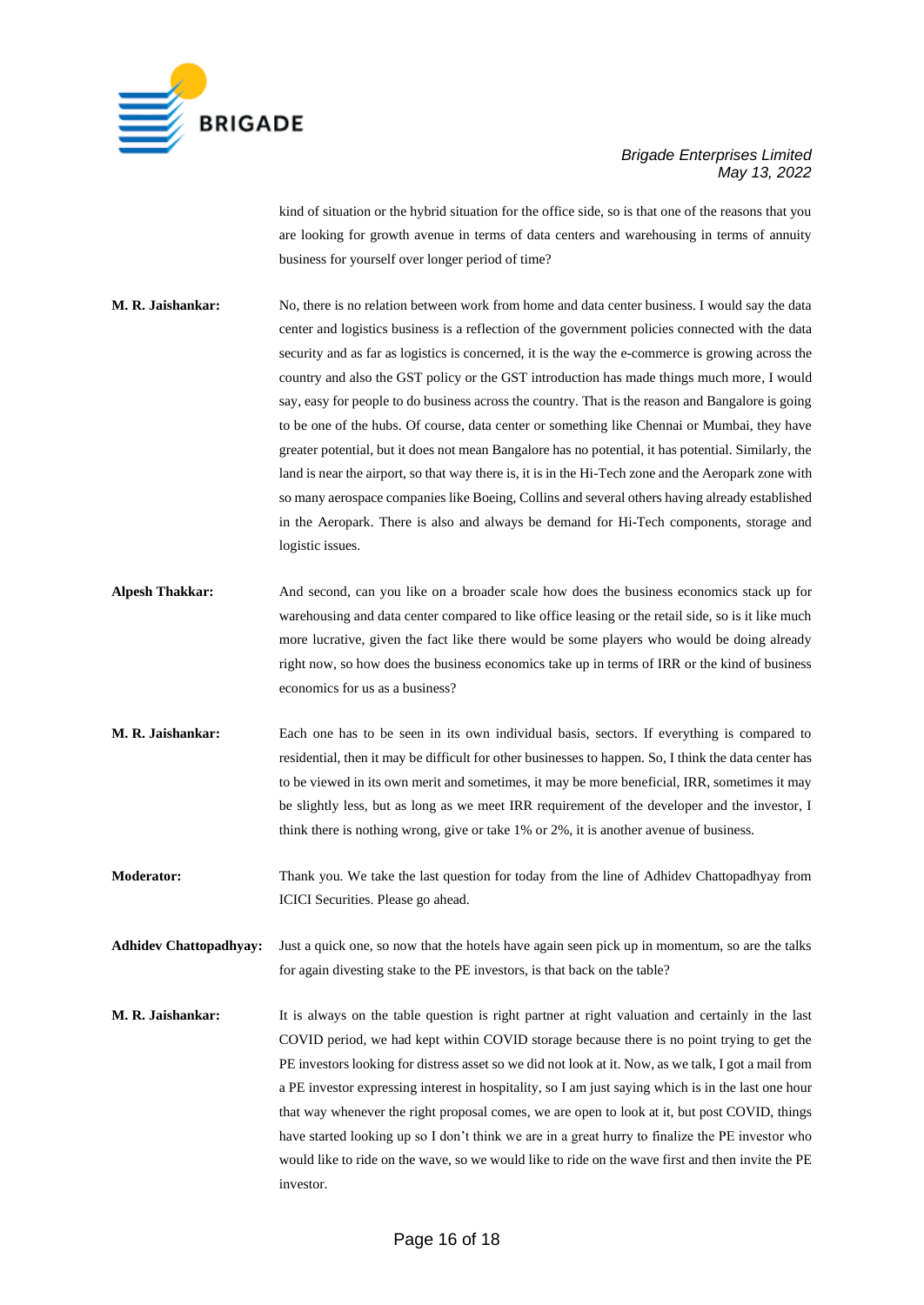

- **Adhidev Chattopadhyay:** But any ballpark you would like to share with all the newer hotels obviously because of COVID they could not contribute, right at the scale up you did not see, but the entire hotel portfolio does well enough, what is the sort of revenue or EBITDA potential which your existing portfolio have any ballpark number?
- **Nirupa Shankar:** Adhidev, all the hotels at least in Q4 are all profitable. For FY22, the AGOP was around close to Rs. 36-Rs. 37 crores look at and how April and May have been the hotel industry doing extremely well, the ARRs have crossed pre-COVID levels, the occupancies in most cases have also crossed pre-COVID level, so very bullish because of the revenge travel. We are hoping to definitely cross pre-COVID years FY20 and get EBITDA multiples at least 15% to 20% higher than what it was pre-COVID in FY20.

**Moderator:** Thank you. I now hand the conference over to Ms. Pavitra Shankar, Executive Director for closing comments. Over to you, ma'am.

**Pavitra Shankar:** Good afternoon everyone. Apart from financials, we have a few highlights to share with you today in closing. It is a great pride I share with you that our Chairman and MD Mr. M. R. Jaishankar has been conferred with an honorary doctorate for his contributions in infrastructure development and philanthropic approach to social cause by the Bengaluru City University. Over the last 35 years, Mr. Jaishankar has through Brigade led by example as a visionary in the industry and upstanding citizen who has given back to the community. It is indeed a proud movement for all of us at Brigade. I am also very proud to share that our Executive Director Ms. Nirupa Shankar was recognized in the Elite 40 Under 40 list 2022 across India by Economic Times. The Brigade Foundation, a Not For Profit Trust was established with an objective to promote education, healthcare and community development FY21 and FY22, the foundation spend crores on CSR and other welfare activities. In line with its focus on community development, Brigade foundation in association with BCIC that is Bangalore Chamber of Industry and Commerce will be establishing the Brigade BCIC Skill Development Academy, a Center of Excellence and Not For Profit academy in the fields of construction, hospitality and tourism, manufacturing and retail. Brigade Foundation will also fund the GoSports Foundation for conceptualize and implement a cricket excellent program for women cricketers in India under the name Equal Hue Cricket Excellence Program. This program will aim to create pathways for aspiring female cricketers from across the country. GoSports Foundation is a non-profit venture working towards the development of India's top talents in Olympic and Para-Olympic discipline, through athlete scholarships and knowledge building programs. The Indian Music Experience Museum, founded and supported by Brigade group curates interesting events and exhibition, one such being Birdsong which is getting great reviews music lovers and naturalists alike. It is running through June this year. The museum is also running and amazing huge mentorship program in partnership with the Manchester Museum for its international festival in October in Bangalore and next February in the UK and with that it is a wrap for the financial year 22. We look forward to the coming year and hope you will all stay healthy and stay safe.